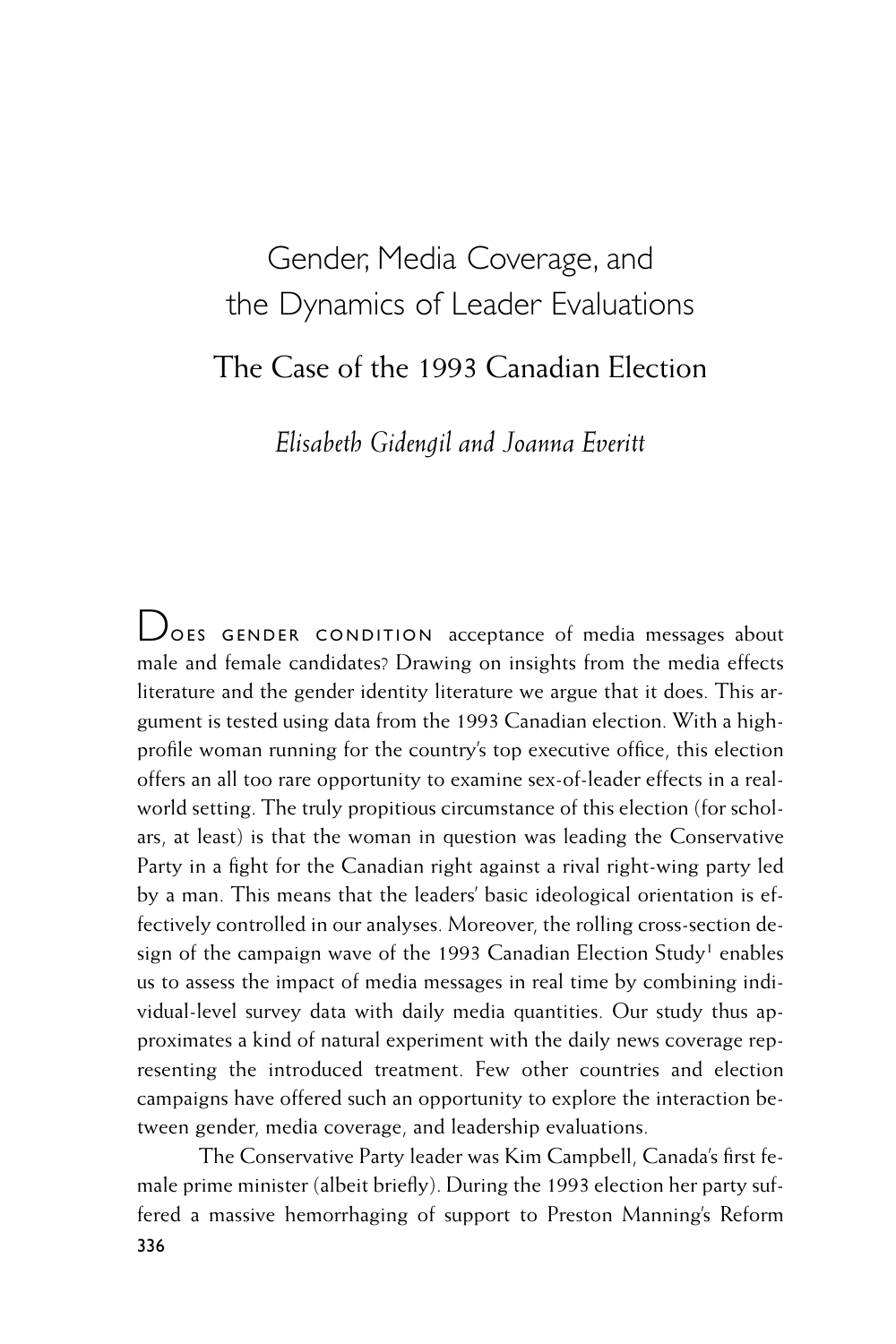Party. The Conservatives had begun the campaign almost neck and neck with the Liberals, only to see their support collapse. They ended the campaign with a mere 16 percent of the popular vote. There is no shortage of explanations for this stunning defeat, not least an inept campaign, the massive unpopularity of the Conservative government under former leader Brian Mulroney, and the emergence of not one but two new regional parties.2 Campbell, though, blamed her electoral woes squarely on the media. As the party's first female leader, she explained, she had been determined to do politics differently. The media, in her view, were just not ready for this: "new politics, old media."3

There was certainly evidence of sex-differentiated media coverage during the 1993 campaign (Gidengil and Everitt 1999, 2000, 2003a, 2003b). Indeed, it became the stuff of editorial comment.<sup>4</sup> The coverage was not simply asymmetrical but gendered. Television coverage of the leaders' debates, for example, focused disproportionately on confrontational displays of behavior on Campbell's part. This was apparent in metaphorical reconstructions of the debates (Gidengil and Everitt 1999, 2003a), in the selection of sound bites (Gidengil and Everitt 2000), and in the reporting of speech (Gidengil and Everitt 2003b). And there is evidence that negative media coverage damaged Campbell's image as a leader (Mendelsohn and Nadeau 1999). What interests us is whether negative media coverage of Campbell had more effect on men than on women.

Our argument that gender conditions the impact of media messages puts a gender spin on John Zaller's resistance axiom (1992). According to this axiom, viewers can be expected to resist messages that are at odds with their own predispositions. Gender identity could provide one such source of resistance. Like ethnic or regional identity, gender identity is a form of social identity. Tajfel (1981, 255) defines social identity as "that part of an individual's self-concept which derives from his [*sic*] knowledge of his membership of a social group (or groups) together with the value and emotional significance attached to that membership." Social identity theory focuses on the impact of that identity on social perceptions and attitudes. The central idea is that people seek a positive social identity by comparing their group to relevant out-groups. This process of social comparison, and the need for positive differentiation that motivates it, serves to heighten perceived in-group–out-group differences. Thus, Greene (1999, 2002, 2004), for example, reports that partisan social identity increases the perceived differences between parties and candidates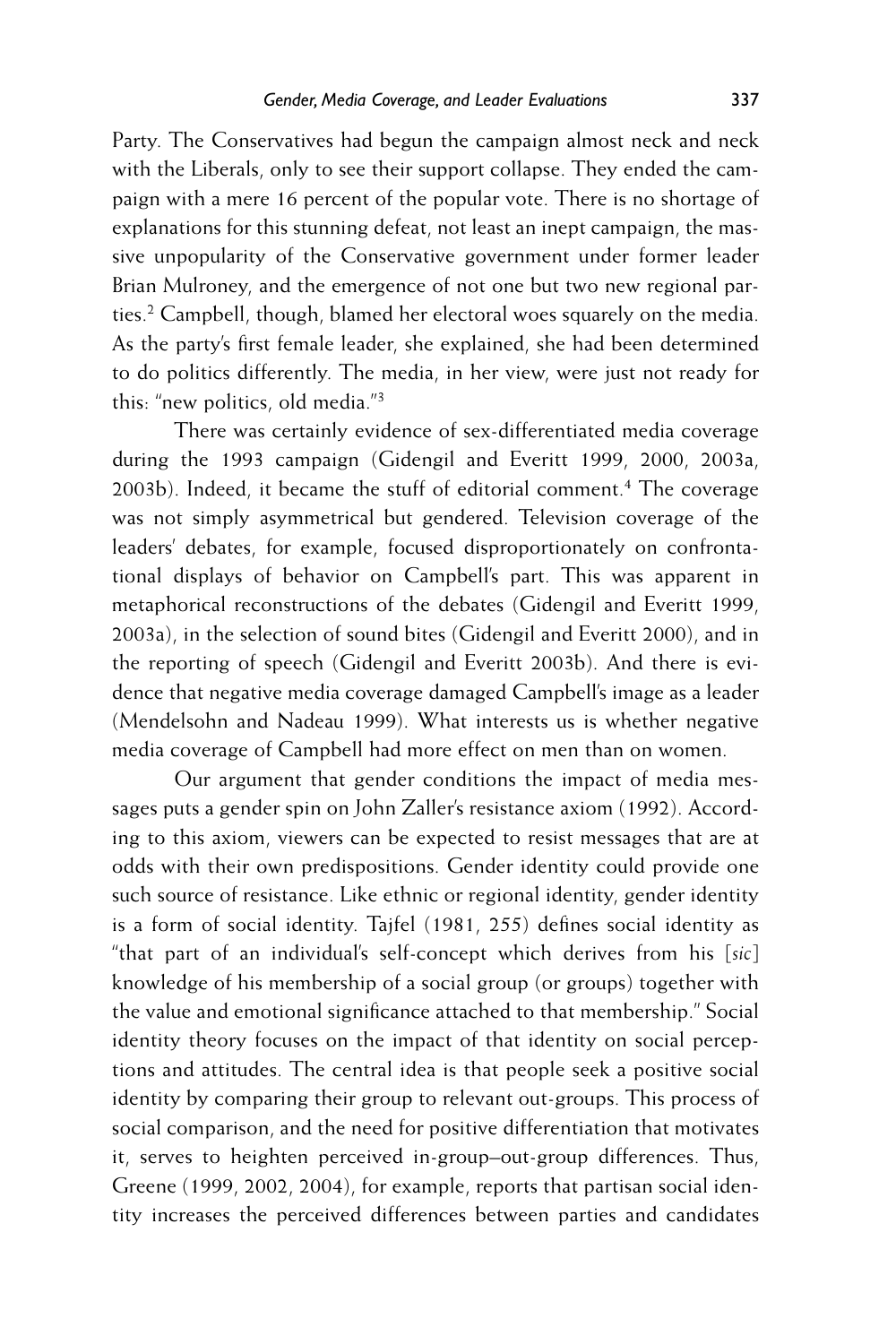and leads people to behave in a more partisan manner. Turner (1987) emphasizes that "the functioning of the social self-concept is situationspecific," becoming salient "as a function of an interaction between the characteristics of the perceiver and the situation" (43). Social identity will become particularly relevant when both in-group and out-group members are included in the comparison. In the context of an election, then, gender identity is most likely to come into play and have an effect on perceptions when the campaign features both male and female candidates.

A number of experimental studies have examined whether men show a pro-male bias and women show a pro-female bias in evaluating candidates for office. While sex differences have been apparent in reactions to male and female candidates in simulated races (Sigelman and Sigelman 1982; Sigelman et al. 1986; Lewis and Bierly 1990; Sanbonmatsu 2002), the empirical results have proved inconclusive and inconsistent when it comes to which sex is biased against which. It is not clear, however, that the experimental results necessarily generalize to real-world settings. It is one thing to evaluate a fictitious candidate on the basis of a written speech and quite another to react to real candidates in an actual campaign.

There are relatively few studies that have examined the interaction between the sex of the candidate and the sex of the voter in the real world of electoral politics. The strongest evidence of sex-of-voter effects in actual elections comes from Plutzer and Zipp (1996) and Banducci and Karp  $(2000)$ .<sup>5</sup> Plutzer and Zipp (1996) found that the sex of the voter had a significant impact on voting for women candidates in statewide races in the United States, even controlling for party identification, previous presidential vote, race, and family income (Plutzer and Zipp 1996; cf. Cook 1994). They attributed this effect to gender identity, inferring that a sense of group solidarity creates a tendency for women to vote for women and men to vote for men. Banducci and Karp (2000) went on to test the gender identity hypothesis in parliamentary elections in Australia, Britain, Canada, and New Zealand. They found that in most cases the parties with female leaders tended to do better among female voters than among male voters. And, except for Margaret Thatcher in Britain, women rated female leaders more positively on average than men did. Consistent with the gender identity hypothesis, the effects of gender were mediated by leadership evaluations in every case but one for the women leaders.6 Finally, in Canada, O'Neill (1998) has demonstrated that women rated the two female leaders<sup>7</sup> more favorably than men did in the 1993 Canadian Election and that this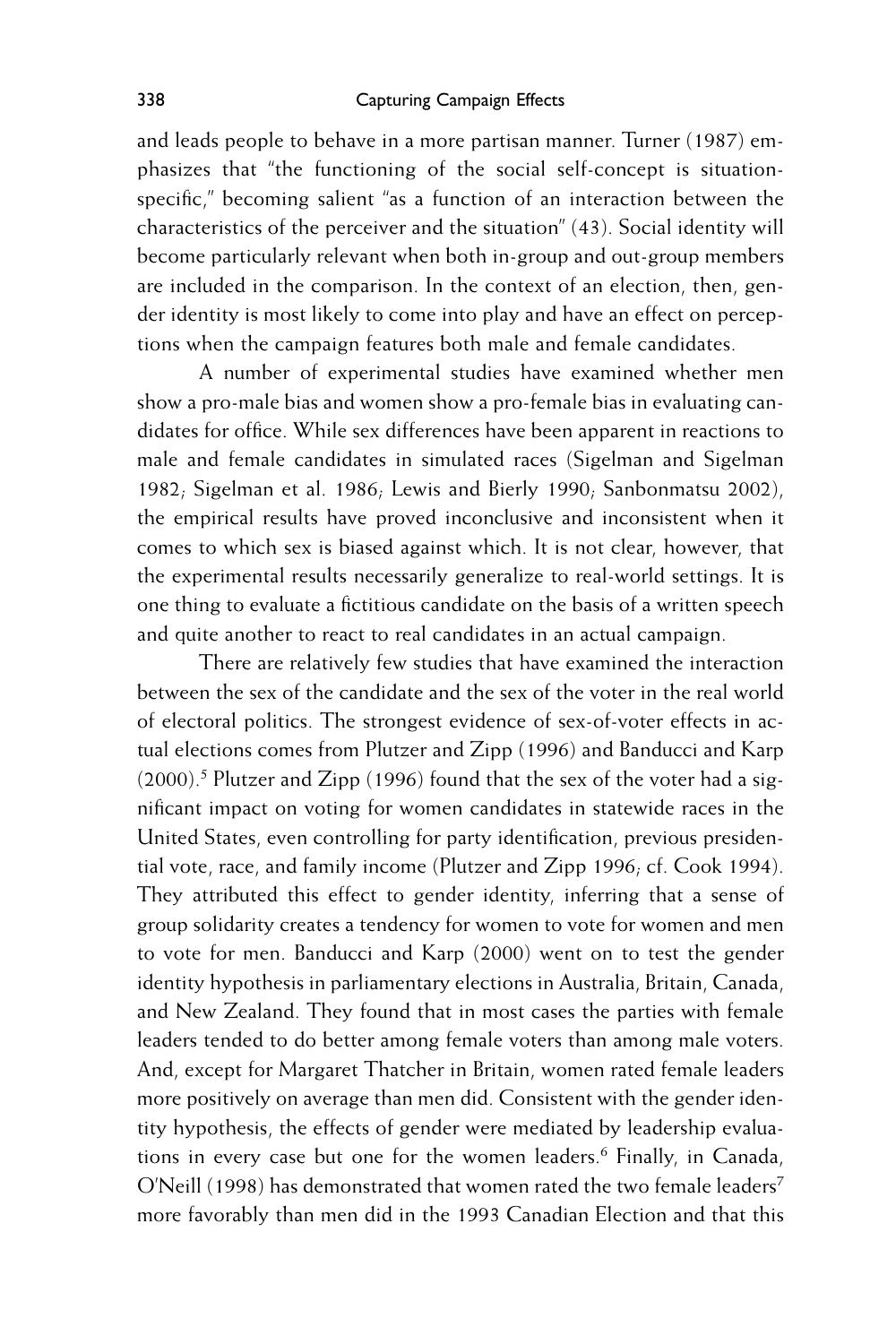was a factor in drawing some female recruits to both parties. Similarly, Erickson (2003) has shown that women ranked the lone female leader higher than men did in the 1997 Canadian election, though they still ranked her behind two of the male leaders.

If gender identity also conditions acceptance of media messages about male and female leaders, women will be less likely to accept negative messages about a female leader or positive messages about a male leader, while the reverse will be true for men. Analyzing relative evaluations of Campbell and Manning enables us to provide a strong test of this hypothesis about the interaction between gender, media coverage, and leader evaluations. While one is a woman and the other a man, both led parties of the right. This permits some control of confounding factors like ideology and issue positions and thus makes it easier to disentangle any sex-of-leader effect. If the gender identity/resistance hypothesis is valid, we would expect negative media coverage of Campbell to have had more effect on men than on women because women would be more resistant than men to negative messages about a leader who is a woman. Conversely, we would expect positive coverage of Manning to have less effect on women than on men because women would be more resistant to positive messages about a leader who is a man.

## Method

The data on leader evaluations are taken from the 1993 Canadian Election Study. The campaign wave of this study was based on a rolling cross-section design that enables us to link daily media coverage to leader evaluations. Leader evaluations were measured using a scale of 0 to 100, where 100 represented a very positive feeling toward the leader and 0 reflected a very negative feeling. Respondents who answered "not at all" when asked how well informed they felt about the leader were not asked to provide a rating. The Reform Party did not have a serious electoral presence in Canada's predominantly French-speaking province and so Quebec respondents were not asked to rate Preston Manning. Accordingly, the analysis is restricted to Canada outside Quebec.

The data on media coverage are derived from a content analysis of nightly newscasts on CBC, Canada's public broadcasting network. This follows conventional practice in studies of television news coverage in Canada (Johnston et al. 1992; Taras 1993; Mendelsohn 1993, 1996;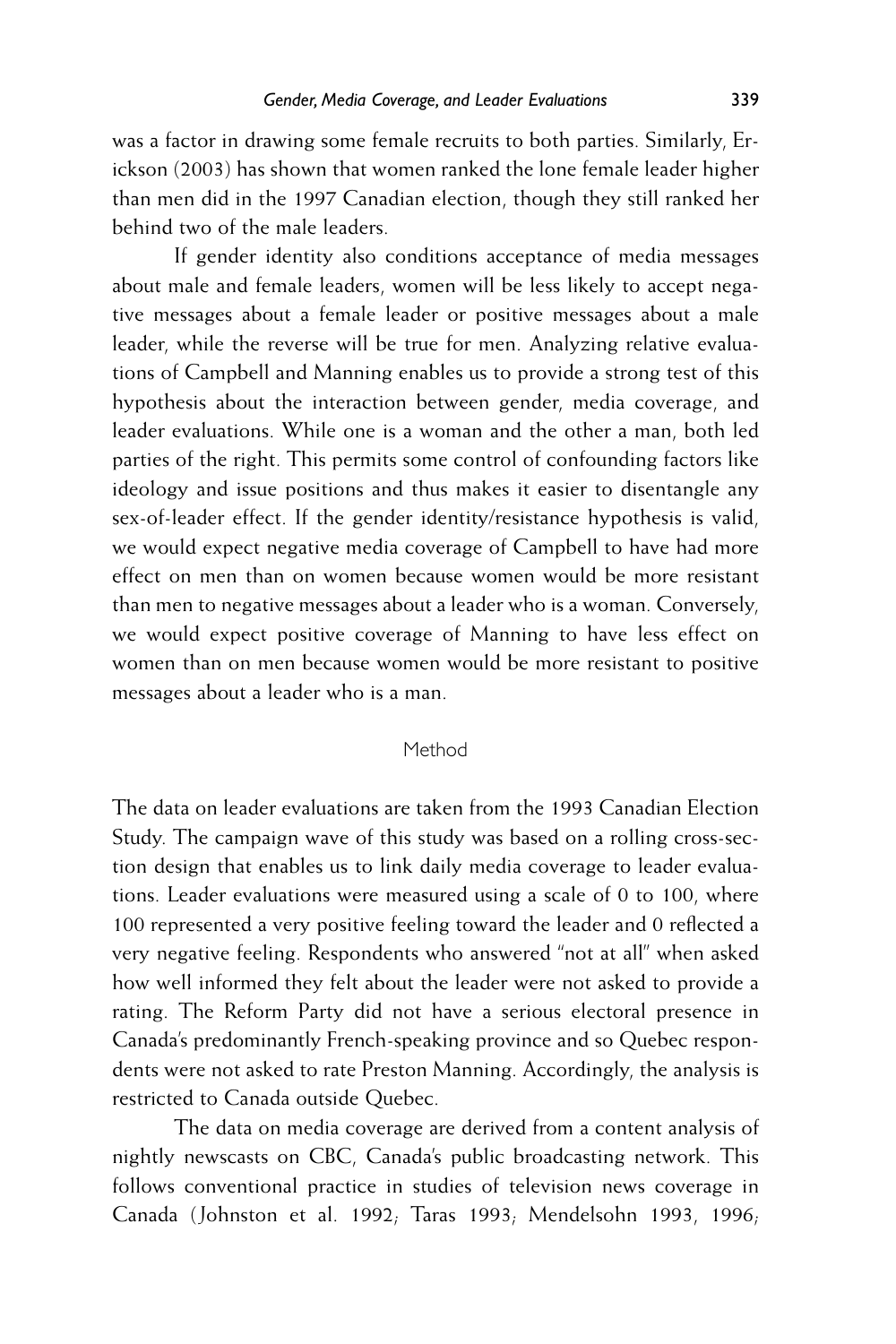Mendelsohn and Nadeau 1999). It reflects CBC's dominant share among those who report watching any national television news (Johnston et al. 1992, 114–15)<sup>8</sup> and the fact that analyses that have compared the CBC with other networks and/or types of media have typically found similar trends in coverage (Wagenberg et al. 1988; Frizzell and Westell 1989; Nevitte et al. 2000). The content analysis was conducted by the National Media Archive at the Fraser Institute in Vancouver.<sup>9</sup>

The actual media quantities are based on the balance of positive and negative horse-race coverage. Horse-race coverage focuses on "who is ahead, who is behind, who is gaining, who is losing, what campaign strategy is being followed, and what the impact of campaign activities is on the candidate's chances of winning" (Joslyn 1984, 133). In Canada, as elsewhere, television news coverage is preoccupied with the horse-race in general and with the leaders' abilities as campaigners in particular. Indeed, the "leaders and the horse-race become interchangeable" (Mendelsohn 1993, 160). An analysis of news frames used in the first week's coverage of the 1993 campaign confirmed this pattern: the focus was "on what leaders did, what their tactical motivations were for doing it, and on understanding their actions and statements as a reaction to their standings in the polls" (Mendelsohn 1996, 18; cf. Mendelsohn and Nadeau 1999). Studies in the United States have found that media coverage of women candidates is even more likely to focus on the horse-race aspect (Kahn 1992; Kahn and Goldenberg 1991, 1997; but see Smith 1997), with the women often being held up to harsher media standards than their male counterparts (Kahn and Goldenberg 1991; Robinson and Saint-Jean 1991).

Research on priming would lead us to expect horse-race coverage to have a significant impact on evaluations of party leaders (Ansolabehere, Behr, and Iyengar 1991). The more the media focus on the viability of the leader's party, the more accessible—and hence more relevant—that information will be in voters' summary evaluations of the leader. Both experimental (Brady 1984) and survey-based (Bartels 1985, 1988) studies have demonstrated the link between the nature of media coverage and perceptions of candidate viability. And Brady and Johnston (1987) and Bartels (1988) have gone on to show that voters' evaluations of candidates are indeed closely tied to the candidates' viability. Viability seems to serve as an information shortcut for voters. As Mendelsohn (1996) writes with respect to media frames, "Whether campaign events go well . . . provides a simple,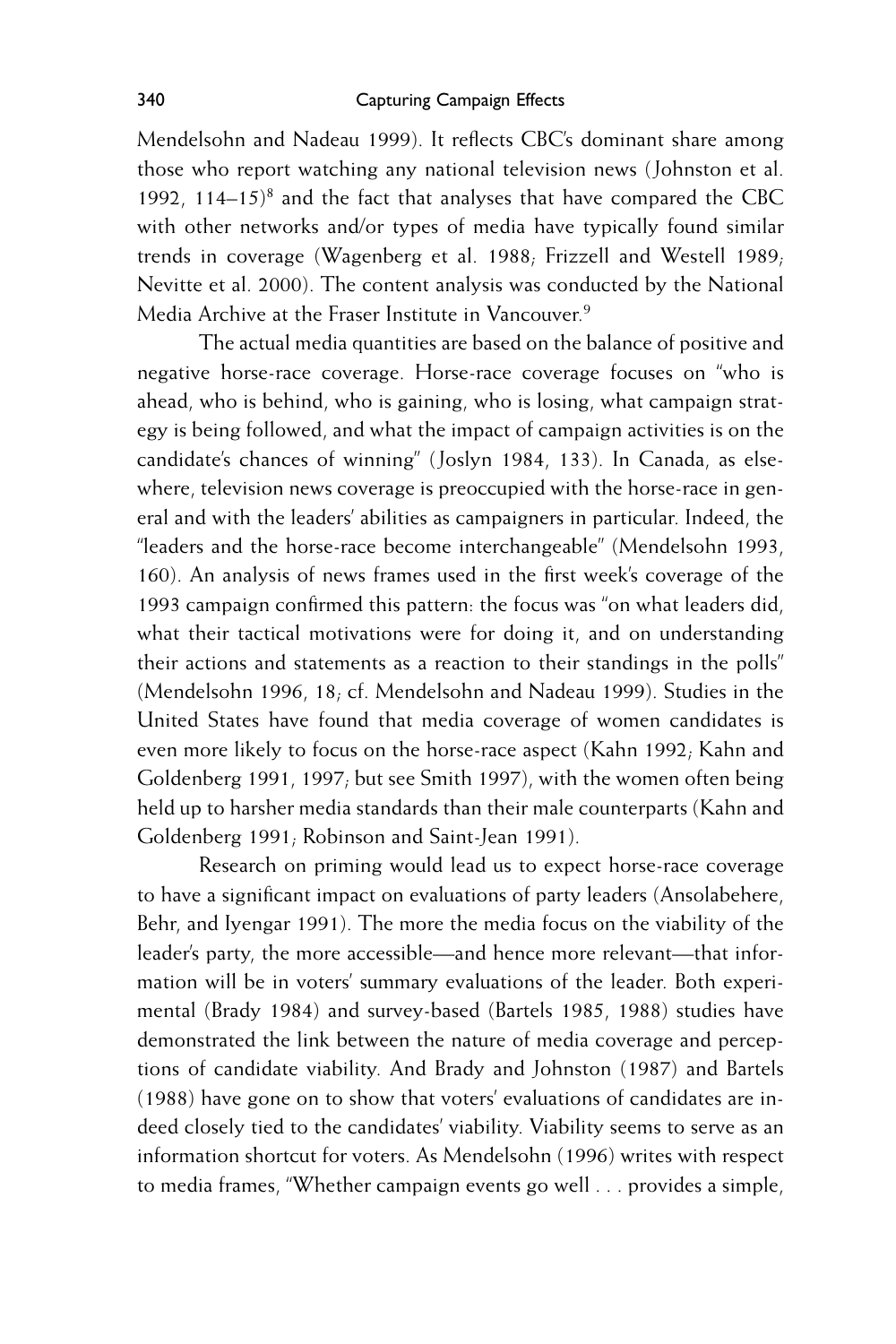though questionable, metaphor: how well a leader can run the campaign indicates how well he or she will be able to run the government" (13).

This leaves the question of how to operationalize the media variables. We repeat the analysis with two different operationalizations. The first is simply the preceding day's value (in other words, the amount of positive horse-race coverage minus the amount of negative horse-race coverage).<sup>10</sup> However, based on a modeling of the impact of media messages, Fan (1988) concludes that "the impact of a mass media message decreases exponentially with a half-life of only one day" (5) and that most such messages will have minimal effects. He argues that "it is more useful to think of a series of persuasive messages having a powerful cumulative effect" (133). This is intuitively plausible. If the tone of coverage varies between positive and negative from night to night, we would expect the impact on leader evaluations to be minimal, certainly less than a few successive nights of consistently negative or consistently positive coverage. Accordingly, our second measure is a cumulative one that involves aggregating days of coverage.<sup>11</sup> Lacking a priori reasons to favor any particular aggregation, we experiment with different aggregations, beginning with the two preceding days, then the three preceding days, and so on, ending with the preceding six days.<sup>12</sup>

### Results

Figures 1a and 1b track evaluations of Campbell and Manning across the entire campaign. The tracking employs a five-day moving average in order to smooth out the random "noise" caused by the small daily samples sizes (see Johnston and Brady 2002). In order to ease interpretation, the leader ratings have been rescaled to run from  $-50$  to  $+50$ , with 0 indicating neutral feelings about the leader. As figure 1a shows, Campbell's popularity ebbed among women and men alike, but it is apparent that men's ratings of Campbell—and Manning—shifted much more than women's did as the campaign evolved. Men came to like Campbell much less and Manning much more than they did at the start of the campaign. Indeed, men's evaluations of Campbell went from favorable to unfavorable, while their evaluations of Manning did just the reverse (though his popularity among men was beginning to fall by the end of the campaign). Figure 1c highlights the contrasting dynamic in women's and men's relative evaluations of the two leaders. The moving averages now track the difference between Campbell's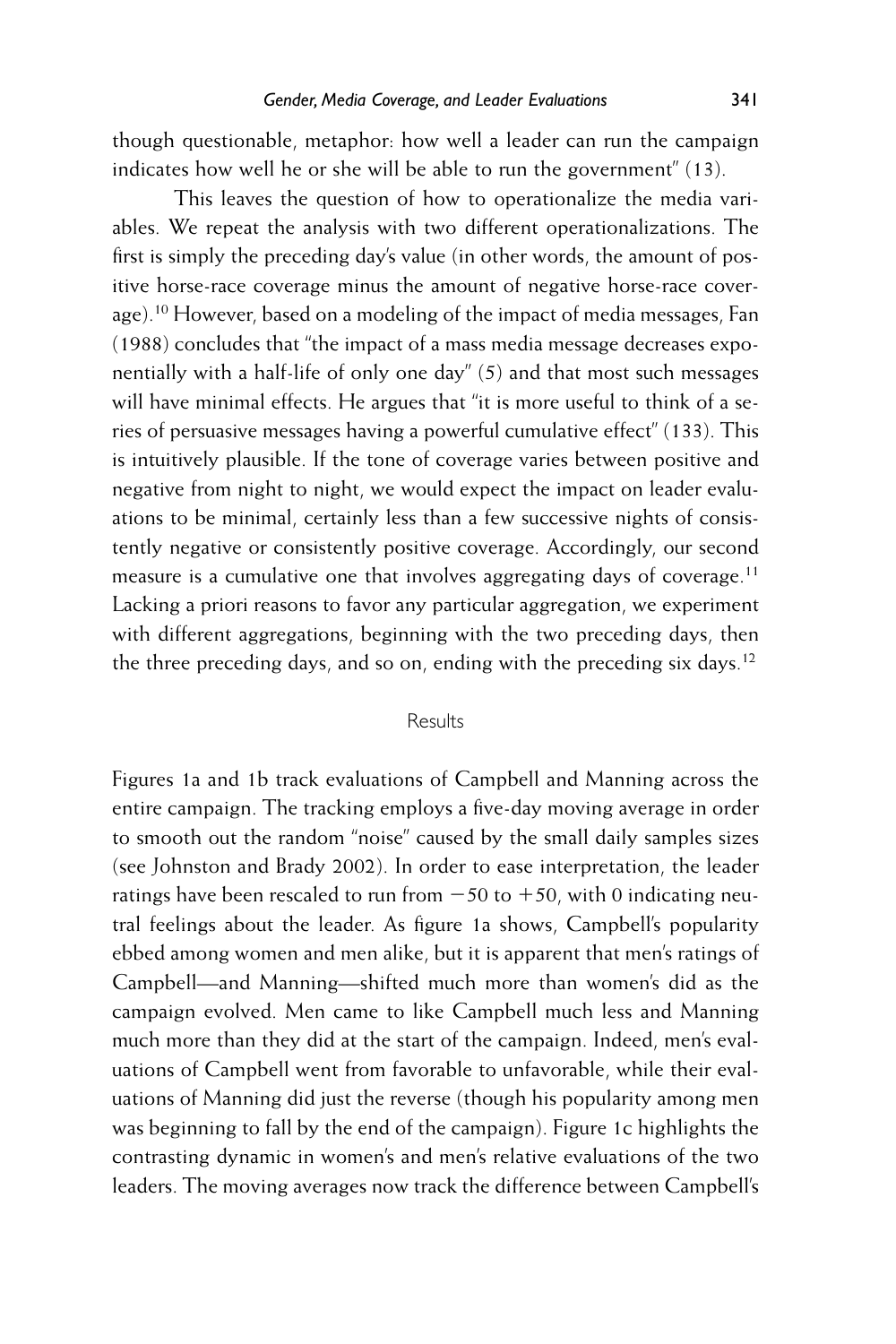

Fig. 1. *a,* Ratings of Campbell by sex; *b,* ratings of Manning by sex; *c,* Campbell-Manning ratings spread by sex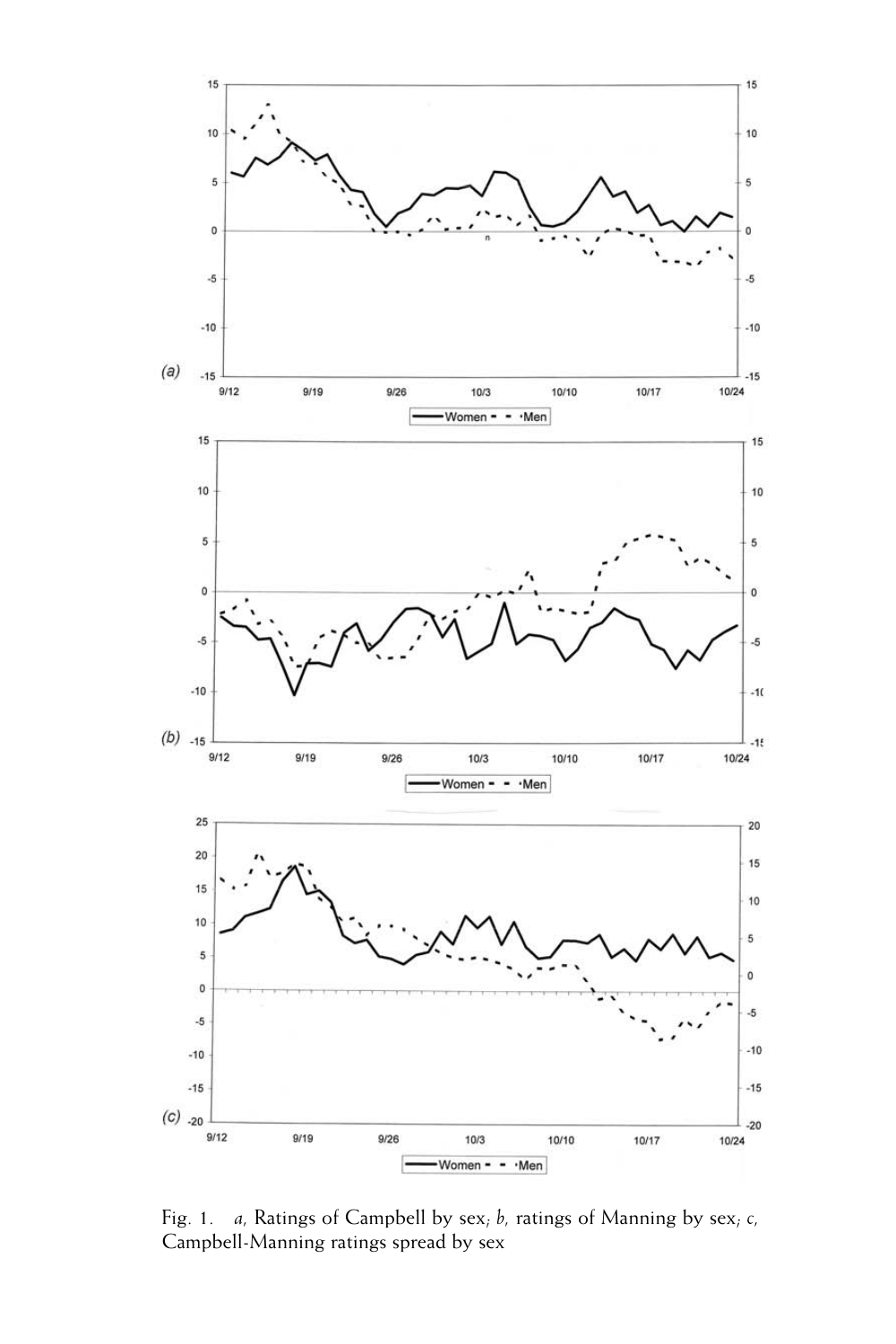and Manning's ratings for women and men, respectively. The campaign started with women and men both evaluating Campbell more favorably than Manning, and when Campbell began losing ground to Manning over the opening two weeks, she did so among both groups, but then the gap between women and men began to widen. By the final two weeks of the campaign, Manning had overtaken Campbell in popularity among men but always lagged behind Campbell among women.

Such a graphic divergence in relative evaluations suggests that the sex of the voter did indeed matter. But what role did media coverage play in this process? We begin to answer this question by tracking the balance of horse-race coverage across the campaign. This is done by subtracting the amount of negative coverage each party received from the amount of positive coverage. Figures 2a and 2b show the five-day moving averages for both leaders' parties across the campaign, along with the daily values. Coverage of the Campbell campaign was consistently negative in tone.<sup>13</sup> Indeed, there was only a single day (September 28) of demonstrably positive coverage. Coverage of the Manning campaign, on the other hand, was almost always positive, with only two days (September 20 and October 13) of clearly negative coverage.

In order to assess whether this differential media coverage had an impact on leader evaluations, we regressed evaluations on the daily coverage quantities. Our two dependent variables were ratings of Campbell and Manning on a 100-point scale. The analyses were repeated using first the preceding day's balance of media coverage and then each of the cumulative measures. Controls were included for party identification, education, and region. It could be that voters were evaluating the two leaders not on the basis of their sex but on the basis of their partisanship (see Zipp and Plutzer 1985; Plutzer and Zipp 1996; Dolan 2004). In other words, men may have reacted more positively toward Manning and more negatively toward Campbell as the campaign progressed, not because one is a man and the other a woman but simply because of the parties they were leading. Accordingly, we controlled for the respondents' partisanship in order to avoid confounding the effects of sex and party and to determine whether media coverage had an impact net of partisan predispositions.<sup>14</sup> It is also important to assess whether media coverage had an effect independent of education. To the extent that media attention is related to education, there is a risk of confounding the effects of the media with social background unless education is controlled for (Joslyn and Ceccoli 1996). Finally, given the strong Western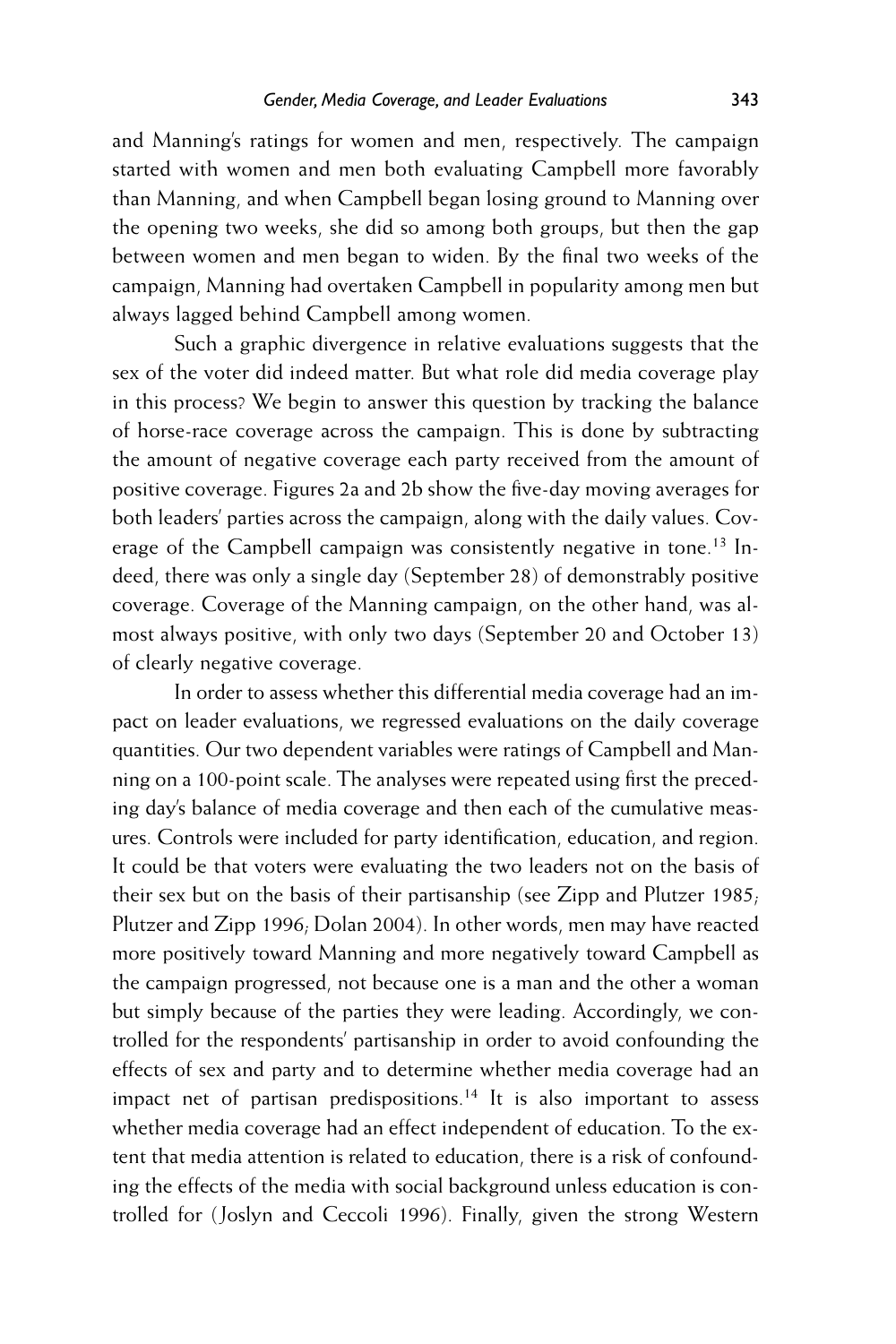

Fig. 2. Balance of horse-race coverage: *a,* Campbell campaign; *b,* Manning campaign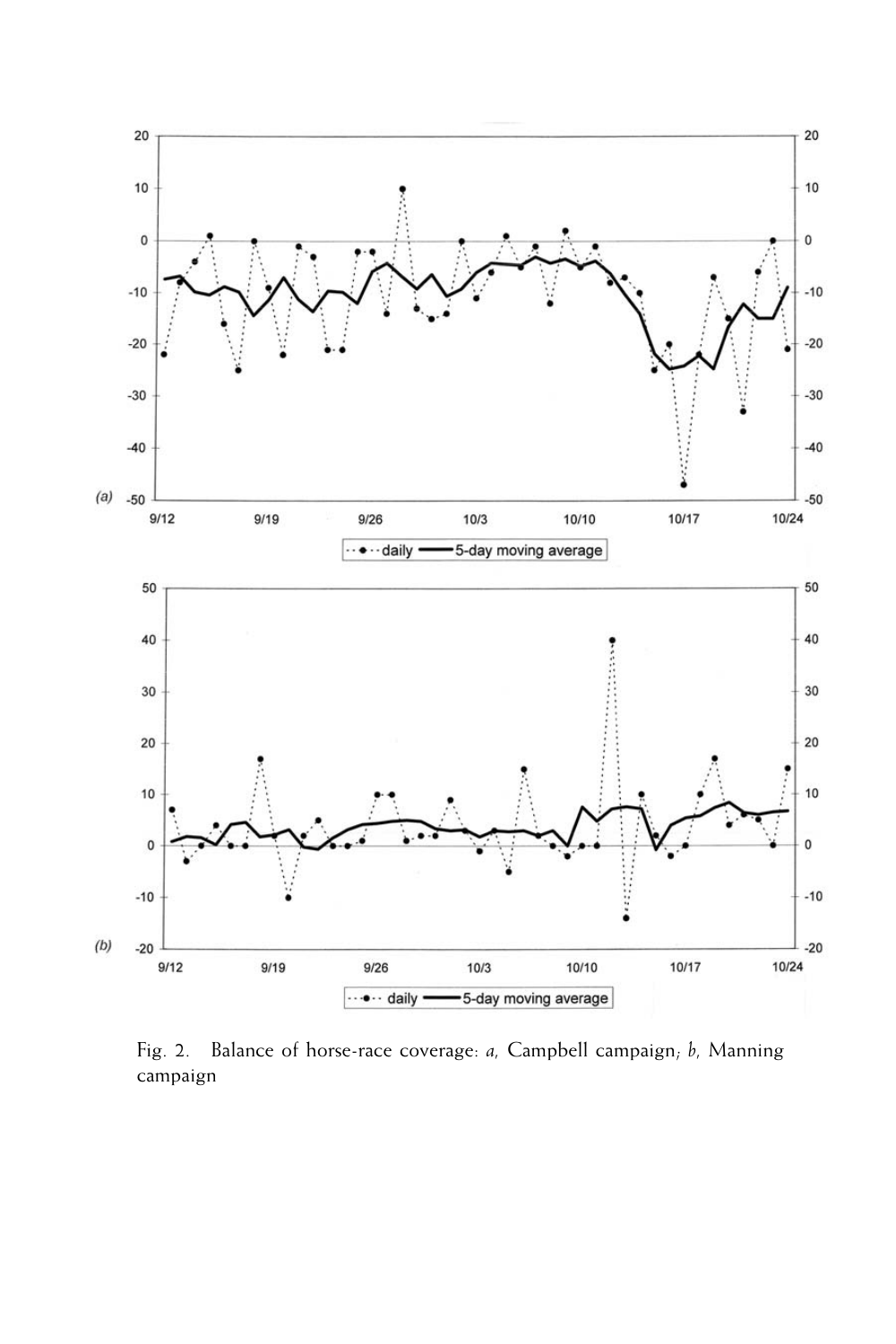Canadian dimension to Reform's appeal, we have included a control for region. All of the controls took the form of dummy variables.15

The results are presented in table 1. As predicted, negative horserace coverage has a stronger effect on men's evaluations of Campbell than on women's evaluations. The more negative the coverage of Campbell's campaign, the less favorably men rated her. The impact of coverage is clearly cumulative. It takes at least two days of coverage to have a significant effect on ratings. While coverage has a greater effect for men, women were not impervious to negative coverage of the Campbell campaign. In the women's case, though, only one of the media effects reaches conventional levels of statistical significance. The results for Manning are even more clear-cut. There is no indication that media coverage had an effect on women's evaluations of Manning. More positive coverage did little or nothing to persuade women to rate Manning more favorably. For men, on the other hand, successive days of positive coverage induced a significant shift in their evaluations of Manning. It took more days of coverage to have this impact on Manning's ratings than was the case for Campbell's ratings, a difference that may be attributable to the fact that coverage of the Manning campaign was less intense. The Manning campaign averaged seventeen horse-race statements per day of the campaign, compared with thirty for the Campbell campaign.

The media effects are not trivial. The cumulative scores for the balance of coverage are sufficiently large that their observed effects could make for appreciable shifts in leader evaluations. For Campbell, the average for

|                 | Campbell    |               | Manning     |               |
|-----------------|-------------|---------------|-------------|---------------|
|                 | Women       | Men           | Women       | Men           |
| Previous day    | .08(.06)    | .06(.05)      | $-.06(.09)$ | .04(.08)      |
| Previous 2 days | .05(.04)    | $.08(.03)$ ** | .02(.08)    | .08(.07)      |
| Previous 3 days | $.07(.03)*$ | $.08(.03)$ ** | $-.00(.07)$ | .02(.06)      |
| Previous 4 days | .04(.02)    | $.07(.02)$ ** | .04(.06)    | .09(.05)      |
| Previous 5 days | .03(.02)    | $.05(.02)$ ** | .00(.06)    | $.13(.05)$ ** |
| Previous 6 days | .03(.02)    | $.05(.02)$ ** | .03(.06)    | $.16(.05)$ ** |
| Ν               | 1,151       | 1,317         | 835         | 1,141         |

TABLE 1. Impact of Horse-Race Coverage on Leader Evaluations

*Note:* The column entries are unstandardized OLS coefficients, with the standard errors shown in parentheses. Controls were included for education, region, and party identification. Leader evaluations were measured on a scale of 0 to 100.

 $*_{p} < .05$  \*\**p* < .01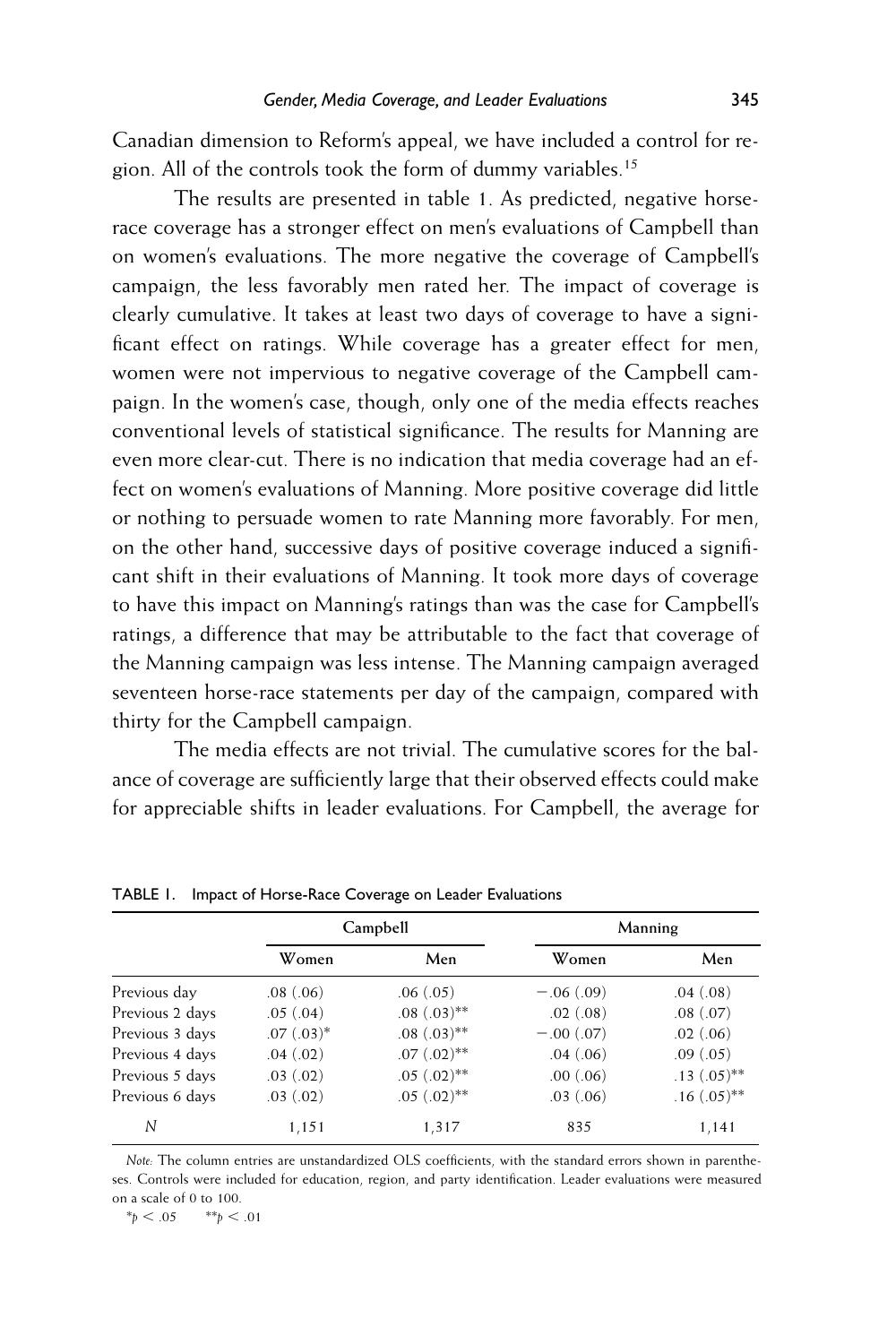the preceding three days of coverage (the period that had the greatest effect on her evaluations) was  $-30$ , while the average for the preceding six days for Manning was  $+19$ . Clearly, Campbell was handicapped by the negative coverage of her campaign, especially when it came to appealing to male voters, while Manning was helped by the positive tone of his campaign coverage, at least among men. The asymmetry of these effects supports the argument that gender identity conditions acceptance of media messages. Women resisted positive messages about the male leader and proved to be less accepting of negative messages about the female leader. Men, by contrast, were more accepting of negative messages about the female leader and positive messages about her male counterpart.

This leaves the questions of what it was about Campbell that men—and, to some extent, women—came to like less and what it was about Manning that men came to like more. The rationale for linking horse-race coverage to leader evaluations (see previous discussion) suggests that perceptions of the quality of leadership may play a mediating role. According to this line of reasoning, negative horse-race coverage (in other words, negative viability assessments) leads voters to see the leader as providing weak leadership and this, in turn, leads to a less favorable overall evaluation. Positive coverage would have the reverse effect. Testing for this causal link involves first examining the dynamic impact of trait ratings on overall leader evaluations in order to determine which traits were critical in voters' changing evaluations of the leaders and then entering those traits into the equations reported in table 1. If the traits do indeed mediate the relationship between horse-race coverage and overall evaluations, then the media coefficients should shrink.

Simply regressing overall evaluations on trait ratings would confound the across-time variation produced by the campaign with the crosssectional variance resulting from differences in voters' social background characteristics, partisan attachments, and issue positions. Accordingly, we split trait ratings into their time-series and cross-sectional components (Johnston et al. 1992; Johnston and Brady 2002). The time-series component is simply the respondent's trait rating for the day of interview, while the cross-sectional component is the difference between the respondent's trait rating and the mean value for the day of interview for all respondents (Johnston and Brady 2002).<sup>16</sup> The two dependent variables are, again, leader ratings on a scale of 0 to 100, while the traits are measured on a scale of 0 to 3, where 3 means the trait described the leader very well and 0 means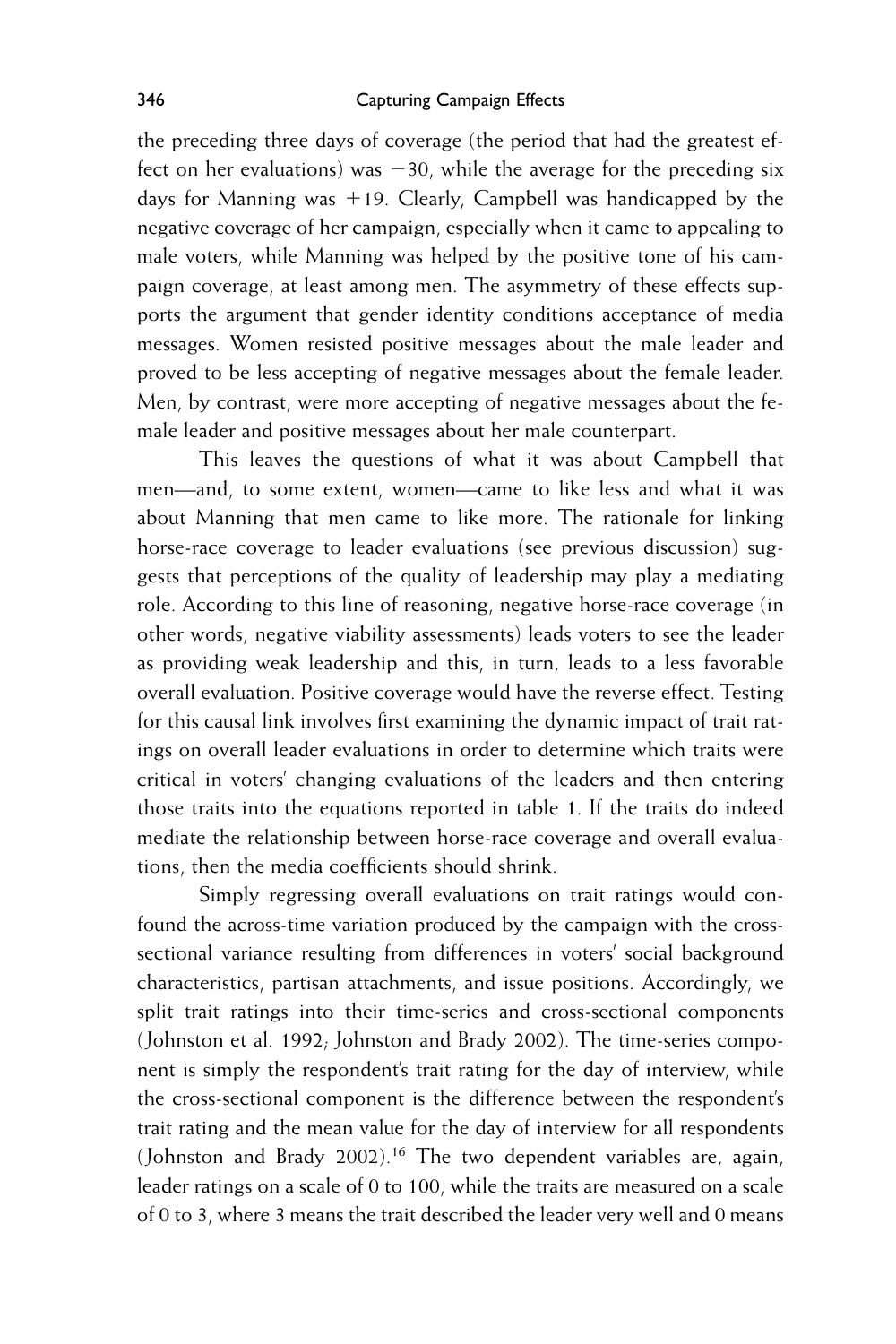the trait did not describe the leader at all well. Controls were again included for education, region, and party identification (see previous discussion).

What matters most for the purpose of assessing the impact of campaign coverage are the dynamic effects of trait ratings. As table 2 shows, changing perceptions of leader traits during the course of the campaign did indeed affect overall evaluations of the leaders. Interestingly, the trait that had the greatest dynamic impact on reevaluations of Campbell was not her leadership ability but the growing perception that she was untrustworthy. Among women and men alike, a one-point increase in her perceived untrustworthiness diminished her overall evaluation by eleven or twelve points. This finding is interesting on two counts. First, media reports had been rife with charges of lack of candor and evasiveness surrounding Campbell's supposed secret plan to cut social programs. Second, experimental studies have found trustworthiness to be one of the stereotypically feminine traits ascribed to hypothetical female candidates (see, for example, Golebiowska 2001; Huddy and Terkildsen 1993a, 1993b; King and Matland 2003; Leeper 1991; Sapiro 1981–82). Gender stereotyping is most likely to occur when information is sparse (Kahn 1992; McDermott

|                  | Women          | Men               |
|------------------|----------------|-------------------|
| 1. Campbell      |                |                   |
| Arrogance        | $-1.56(2.88)$  | $-8.40(2.66)$ **  |
| Compassion       | 3.53(3.59)     | $-0.68(3.85)$     |
| Intelligence     | $-3.11(4.20)$  | 1.88(4.00)        |
| Leadership       | $8.55(4.10)^*$ | 4.82(3.12)        |
| Trustworthy      | 12.52 (3.97)** | $11.54(3.43)$ *** |
| Speaks for women | $-2.27(4.49)$  | 4.15(2.94)        |
| N                | 912            | 1,090             |
| 2. Manning       |                |                   |
| Arrogance        | $-2.36(4.30)$  | $-8.46(3.23)$ **  |
| Compassion       | 4.70(5.64)     | 4.06(4.67)        |
| Intelligence     | $-1.15(5.73)$  | 4.12(4.54)        |
| Leadership       | 3.22(5.94)     | 2.15(4.24)        |
| Trustworthy      | 6.70(5.67)     | 4.09(4.52)        |
| Speaks for women | 5.04(4.16)     | 0.69(3.39)        |
| N                | 558            | 844               |
|                  |                |                   |

TABLE 2. Dynamic Impact of Trait Perceptions on Leader Ratings

*Note:* The column entries are unstandardized OLS coefficients, with the standard errors shown in parentheses. Controls were included for education, region, party identification, and cross-sectional variation in trait perceptions (the respondent's score minus the average for the day of interview). Leader evaluations were measured on a scale of 0 to 100, while traits were measured on a scale of 0 to 3.

 $*_{p}$  < .05  $*_{p}$  < .01  $*_{p}$  < .001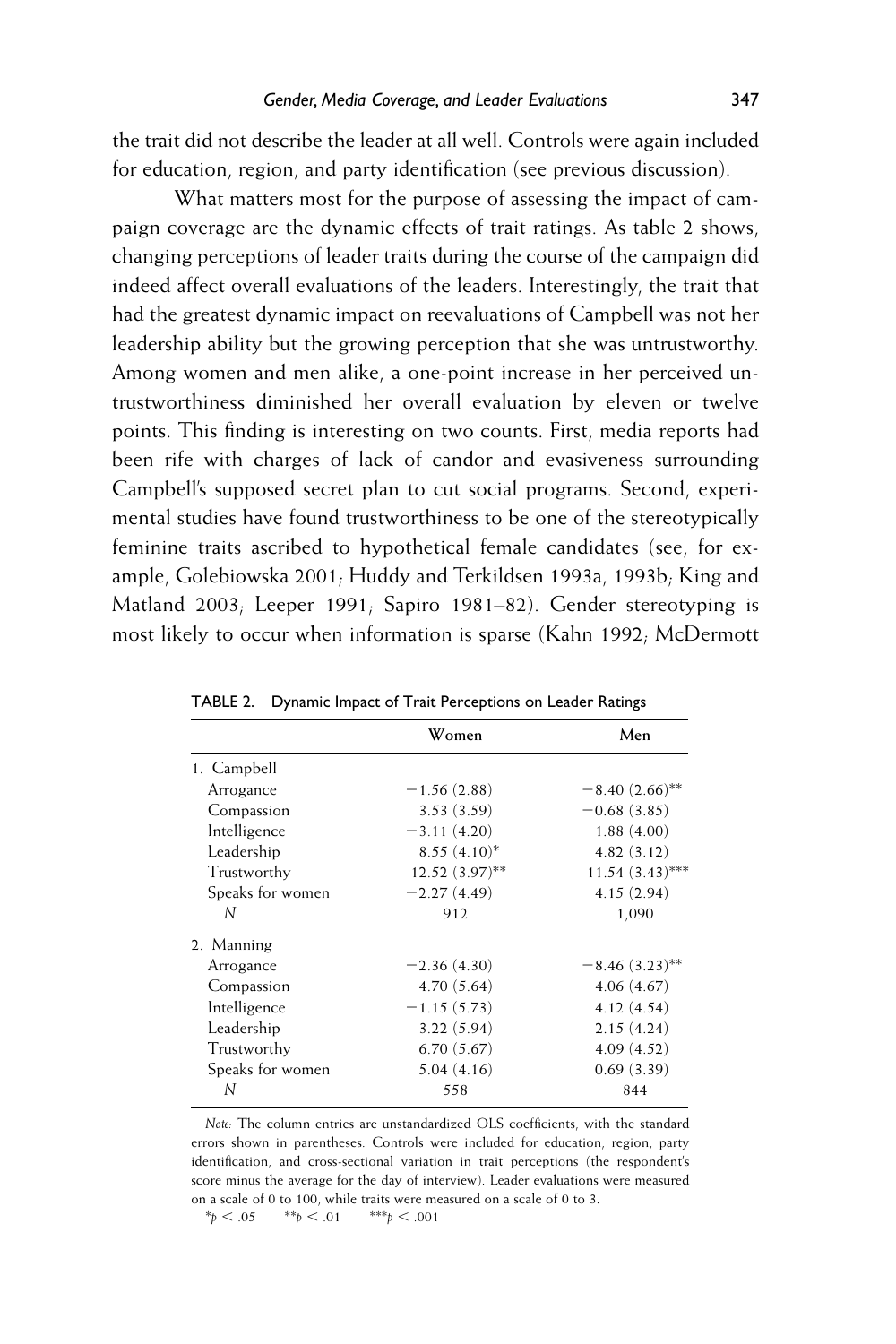1997, 1998; Sapiro 1981–82). It may be that such judgments are particularly likely to be revised as voters are exposed to more information over the course of the election campaign.

Changing perceptions of Campbell's trustworthiness figured in both women's and men's reassessments of her. Where women and men parted company was in what else mattered. For women, reevaluations of Campbell's leadership qualities were also a factor, albeit a weaker one, in their overall reassessments. As women's evaluations of Campbell's leadership ability decreased, they came to rate her less favorably overall. For men, on the other hand, changing perceptions of Campbell's leadership ability did not play a significant role. While we should not overinterpret this difference, it is in line with studies in hypothetical settings that have indicated that women are more likely than men to base their judgments of female candidates on the stereotypically masculine quality of mastery (Mueller 1986; Huddy and Terkildsen 1993b). For men, the other critical trait was perceived arrogance. As men's perceptions of Campbell's arrogance increased, their overall rating of her decreased. Tellingly, there is no hint of this trait playing any role at all in women's reevaluations of Campbell. This same asymmetry is also evident in the evaluative dynamics for Manning. Changing perceptions of Manning on the arrogance dimension help account for fluctuations in men's overall evaluations of Manning but were simply not a factor for women. In fact, all of the dynamic effects were weak and unstable for women. This is not surprising. As we saw in figure 1b, women's overall ratings of Manning showed much less movement across the campaign than men's.

This still leaves the question of whether the impact of horse-race coverage was mediated via these changing trait assessments. To answer this, we regressed leader evaluations on both the daily media quantities and the traits identified as significant in table 2. We selected the media quantities on the basis of the results reported in table 1, choosing the cumulative measure that had the strongest impact on leader evaluations.<sup>17</sup> In order to control for cross-sectional variation in the trait ratings, we included a measure of the difference between the respondent's rating and the mean rating for the day of interview, as before. Controls were also included for education, region, and party identification. Table 3 reports both the original media effects and the media effects when trait ratings are added to the model. Comparing the two sets of effects enables us to assess the ex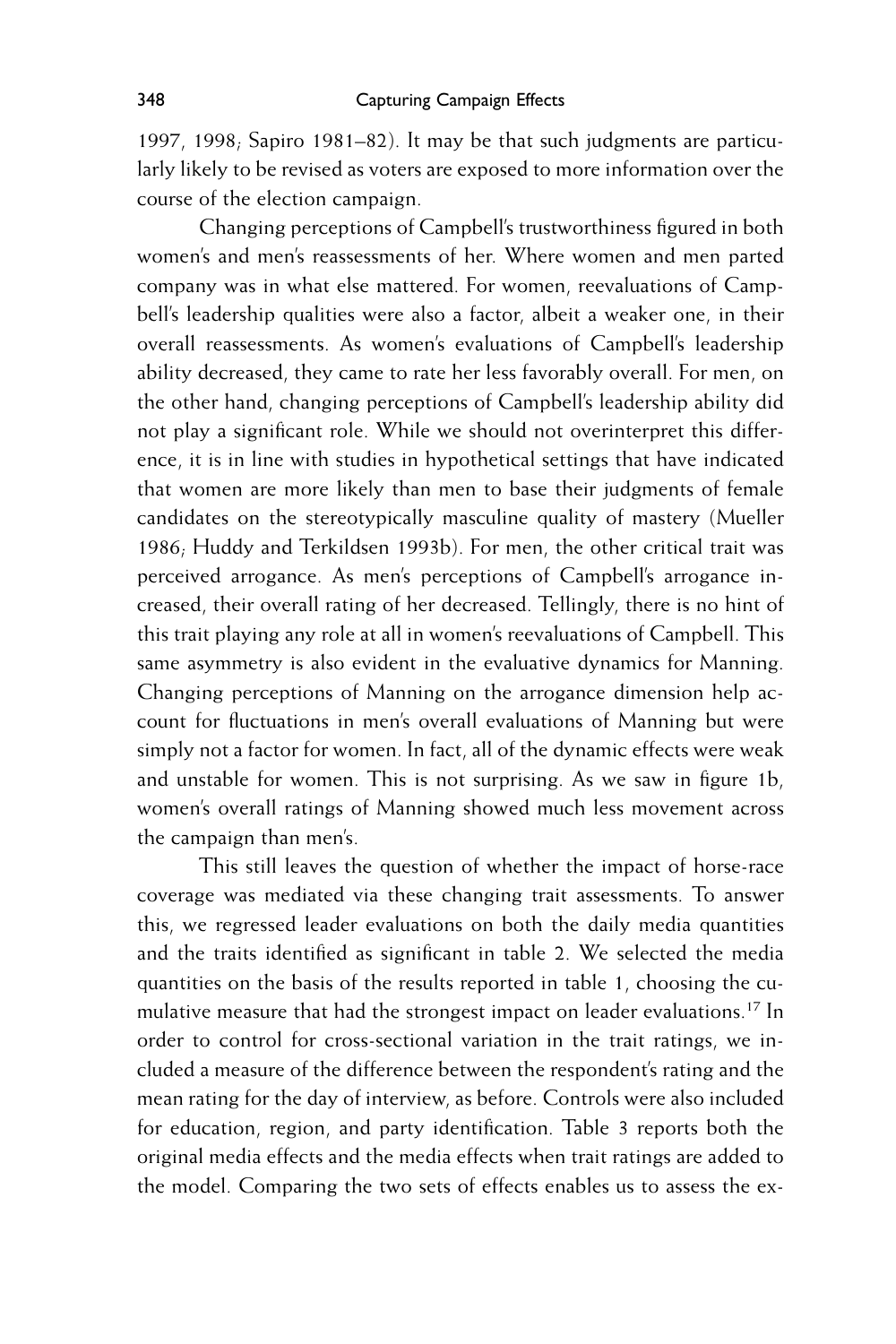tent to which the impact of media coverage was mediated via a reassessment of leader traits.

As table 3 shows, the expectation that the effects of horse-race coverage would be mediated via reassessments of key traits is only supported in the case of men's reevaluations of Campbell. The critical trait turns out to be perceived arrogance. Adding dynamic evaluations of arrogance to the equation reduces the cumulative impact of horse-race coverage to insignificance. Indeed, the coefficient is now smaller than its standard error. Reassessments of Campbell's trustworthiness, on the other hand, do nothing to diminish the impact of horse-race coverage. This finding is repeated for women's evaluations of Campbell and men's evaluations of Manning. If negative horse-race coverage led women to like Campbell somewhat less, it was apparently not because that coverage led them to rate her leadership abilities or trustworthiness less favorably. Similarly, if positive horse-race coverage caused men to like Manning more it was not because that coverage led

|                           | Horse-Race<br>Coefficient |
|---------------------------|---------------------------|
| Campbell                  |                           |
| 1. Men                    |                           |
| Previous 2 days' coverage | $.08(.03)$ **             |
| Controlling for           |                           |
| Arrogance                 | .02(.03)                  |
| Trustworthiness           | $.09(.03)$ **             |
| 2. Women                  |                           |
| Previous 3 days' coverage | $.07(.03)*$               |
| Controlling for           |                           |
| Leadership                | $.06(.03)*$               |
| Trustworthiness           | $.07(.03)*$               |
| Manning                   |                           |
| 1. Men                    |                           |
| Previous 5 days' coverage | $.13(.05)$ **             |
| Controlling for           |                           |
| Arrogance                 | $.11(.05)^*$              |

TABLE 3. Dynamic Impact of Traits on the Relationship between Horse-Race Coverage and Leader Evaluations

*Note:* The column entries are unstandardized OLS coefficients, with the standard errors shown in parentheses. Controls were included for education, region, party identification, and cross-sectional variation in trait perceptions (the respondent's score minus the average for the day of interview). Leader evaluations were measured on a scale of 0 to 100, while traits were measured on a scale of 0 to 3.

 $*_{b} < 0.05$   $*_{b} < 0.01$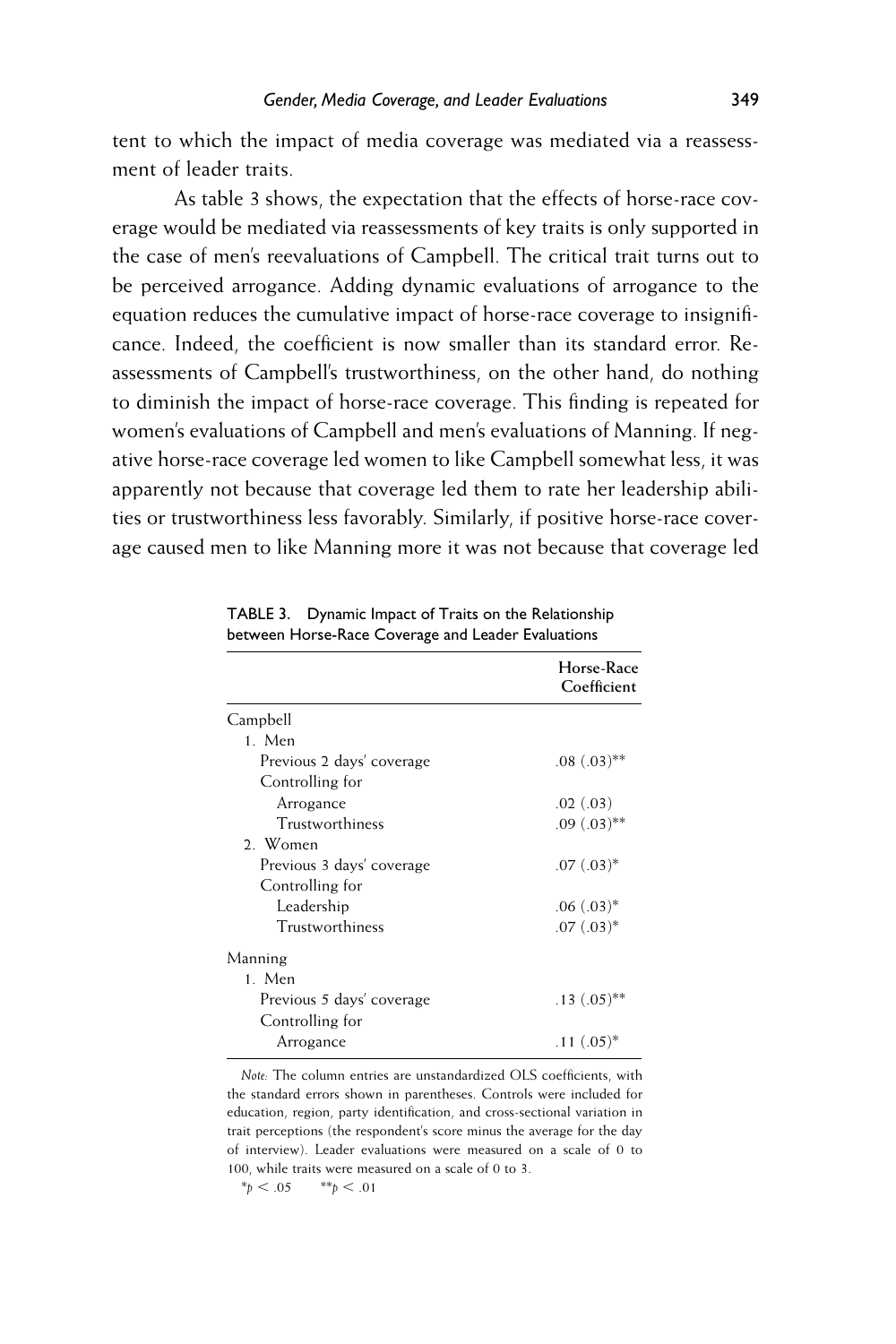them to see him as lacking in arrogance. One inference from these findings is that the effects of horse-race coverage were direct.<sup>18</sup> In other words, negative horse-race coverage, in and of itself, led women to like Campbell somewhat less, while positive coverage led men to like Manning more. A fuller understanding of the relationship among media coverage, trait perceptions, and leader ratings requires a content analysis that focuses on media references to leader traits. What does seem clear from this analysis of the dynamic impact of trait perceptions is that changing perceptions of leadership abilities are not a critical factor in explaining the impact of horserace coverage on overall evaluations.

## Conclusion

Our central proposition about gender, media coverage, and leader evaluations was supported. As the 1993 Canadian election campaign progressed, men came to like Campbell less and Manning more. As predicted, these reevaluations of the two leaders could be linked to differences in the coverage of their respective campaigns. The more negative the coverage of Campbell's campaign, the less favorable men's ratings of Campbell became. Positive coverage of Manning's campaign had the reverse effect. The more positive the coverage, the more highly men rated Manning. Women, on the other hand, appeared to be more resistant to these media messages. Positive coverage had no effect on their ratings of Manning, and the effect of negative coverage of the Campbell campaign was much less in evidence than it was among men.

This pattern of results is consistent with the argument that gender identity conditions the acceptance of media messages about male and female political leaders. It suggests that women tend to resist negative messages about a female leader and positive messages about her male counterpart, whereas men are readier to accept these messages. Obviously, though, it is premature to generalize on the basis of a single experience. In particular, we need to know what happens when the pattern of gender-differentiated coverage is reversed: are women readier to accept positive messages about a female leader and negative messages about a male leader, and do men now prove the more resistant? What we can conclude at this point is that the use of a rolling cross-section in conjunction with daily media tracking provides a powerful design for assessing the dynamic impact of media coverage.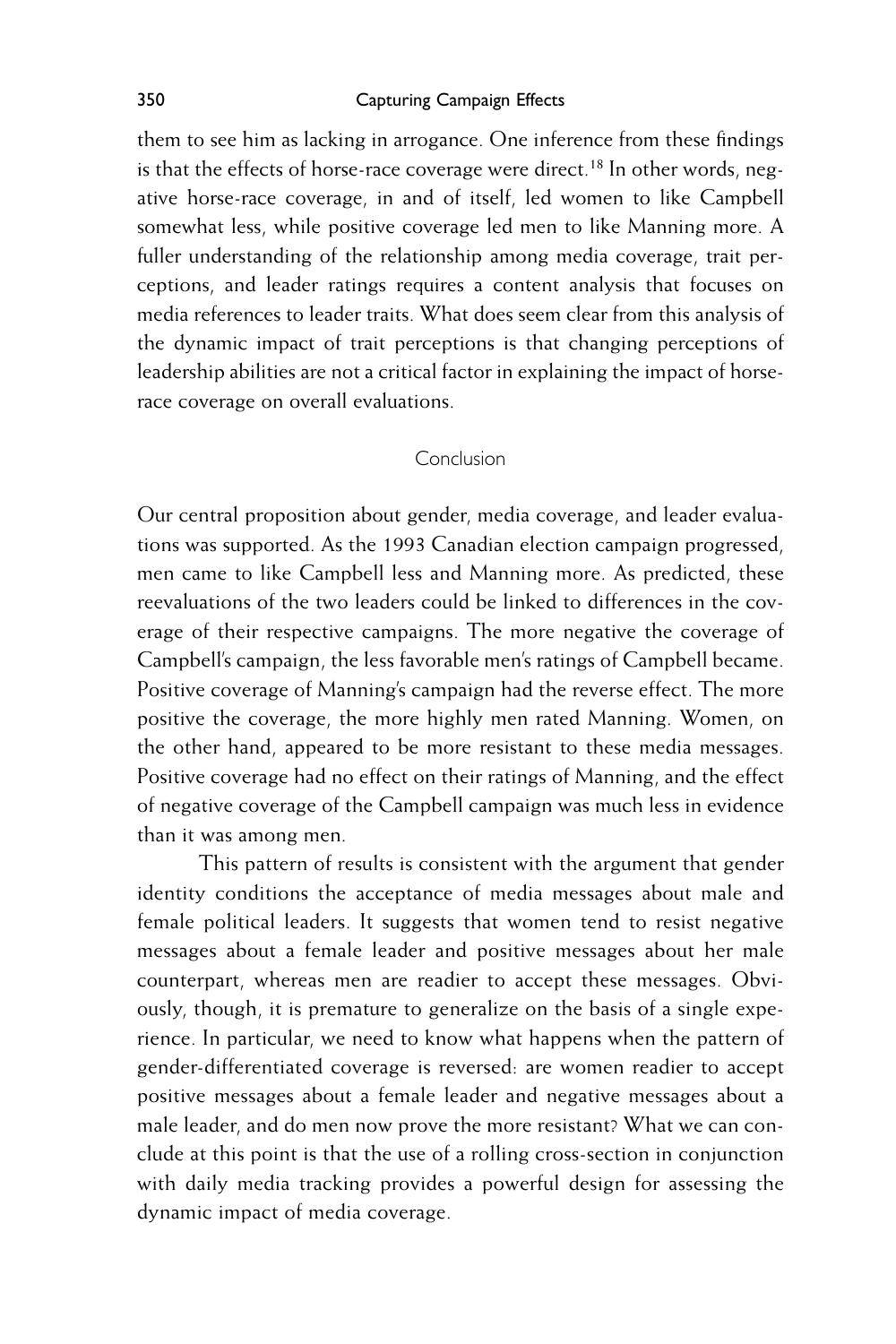## **NOTES**

We would like to thank Elizabeth Goodyear-Grant, Tim Sinke, and Matthew Hennigar for their research assistance. This research was supported by the Social Science and Humanities Research Council of Canada and the Fonds FCAR.

1. The total sample was broken up into forty-five replicates, one for each day of fieldwork. Release and clearance of replicates were controlled in order to make the day of interview effectively a random event. Differences between days of interview were thus solely the product of sampling error and of intervening events (including, potentially, shifts in media coverage). During the campaign 3,775 interviews were completed, for a response rate of 65 percent. The Institute for Social Research at York University conducted the fieldwork. The study was funded by the Social Sciences and Humanities Research Council of Canada and the principal investigators were Richard Johnston, André Blais, Henry Brady, Elisabeth Gidengil, and Neil Nevitte. Further information on the study may be found in Northrup and Oram 1994.

2. For an assessment of the impact of the party leaders' personalities in the 1993 election, see Johnston 2002.

3. "Campbell Not Making Many Personal Plans after Oct. 25 Election," *Gazette,* October 12, 1993, A8.

4. See "Liberals Go after 'Protest' Vote," *Globe and Mail,* October 9, 1993, A6.

5. See also Seltzer, Newman, and Leighton 1997 and Dolan 1998.

6. They found much more mixed support, though, for the hypothesis that evaluations of female leaders would have more impact on vote choice for women than for men.

7. The other female leader was Audrey McLaughlin of the left-leaning New Democratic Party.

8. During the 1988 campaign, less than one-third reported watching no CBC national news. Unfortunately, the question about television news sources was not repeated in the 1993 Canadian Election Study.

9. The reported intercoder reliability quotient (based on a random sample of 15 percent of the stories) for the content analysis of campaign coverage was 0.87 (National Media Archive 1993, 4). We are grateful to the National Media Archive for making the results of their content analysis available to us. The archive does not bear any responsibility for the analyses and interpretations presented here.

10. Mendelsohn and Nadeau (1999) report that the same day's coverage had a statistically significant, albeit weak, effect on Campbell's image as a strong leader in their time-series analysis. It seems counterintuitive that a 10:00 P.M. newscast would have an impact on respondents who would mostly have been interviewed earlier in the evening. Mendelsohn and Nadeau attribute the effect to the fact that the nightly newscast would partly pick up "old" news that had already been reported in the day's newspaper or on the 6:00 P.M. news. When we tested for same-day horse-race coverage, we found no effects on overall ratings of either Campbell or Manning.

11. In a similar vein, Dobrzynska, Blais, and Nadeau (2003) developed a measure of media coverage for the 1997 Canadian election campaign that identified periods during the campaign when the media coverage of a given party and/or its leader was particularly positive or particularly negative.

12. Mendelsohn and Nadeau (1999) report that negative shocks, defined as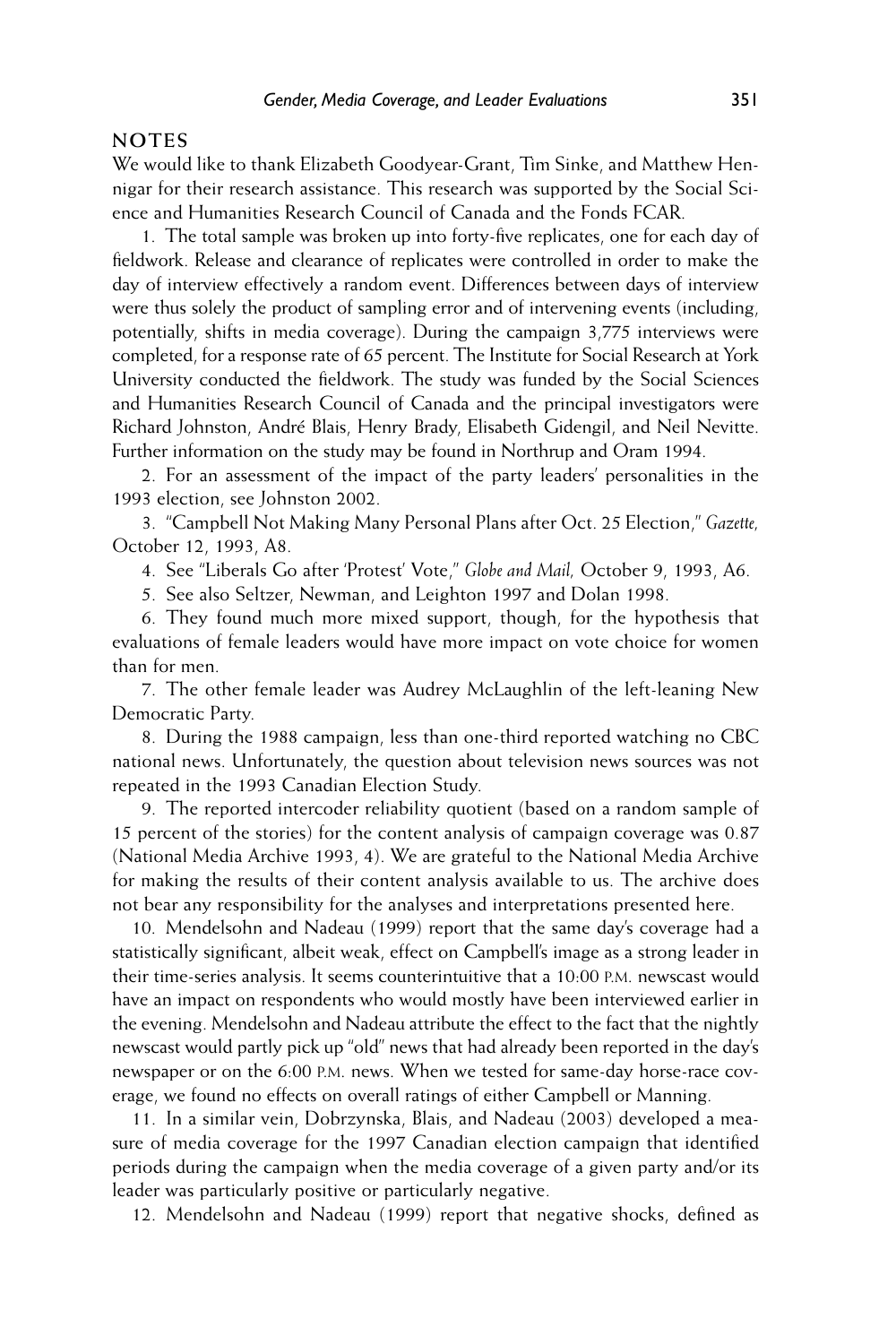coverage that was more negative than the average across the campaign, had more impact on ratings of Kim Campbell as a "strong leader" than did the same day's coverage. They reasoned that viewers are so used to seeing negative portrayals of political leaders that it takes unusually negative coverage to have an effect on opinion. However, we found no such effect when it came to overall ratings of Campbell and Manning. It should be noted that Mendelsohn and Nadeau used a timeseries design, with data aggregated by day of interview.

13. The balance of horse-race coverage was negative on thirty-nine of the forty-seven days of the campaign. This is in line with Mendelsohn and Nadeau's (1999) finding, using their own content analysis, that the balance of coverage of Kim Campbell was negative on thirty-two days out of the forty-three coded. Previous studies have found that women are often held up to harsher media standards than their male counterparts (Kahn and Goldenberg 1991; Robinson and St.-Jean 1991). Since our comparison involves only two leaders, we are not in a position to assess whether coverage of Campbell's campaign was subject to such gender biases. It could simply be that she ran a singularly inept campaign and the media were merely reflecting that reality. It is worth noting, though, first, that coverage of the Campbell campaign was consistently negative even before the decline in the Conservative vote share became apparent and, second, that the media themselves remarked on the asymmetrical treatment. See "Liberals Go after 'Protest' Vote," *Globe and Mail,* October 9, 1993, A6.

14. Given the decline in Conservative partisanship between the 1988 and 1993 elections (Johnston et al. 1996), we repeated the analyses using voting in the previous federal election as an alternative measure of partisan predisposition. The results for the impact of media coverage were not materially affected, though the impact of the social background characteristics on leader evaluations was strengthened.

15. The dummy variables were party identifier; did not complete high school; university educated; and Western Canada resident.

16. There is, of course, potential collinearity between these two components (see Johnston and Brady 2002). To the extent that standard errors may be inflated, our test should be regarded as a conservative one.

17. Regardless of the chosen operationalization of horse-race coverage, taking account of the dynamic impact of perceived arrogance in the Campbell equation has more effect on the horse-race coefficient than does perceived trustworthiness. Similarly, the dynamic measure of perceived arrogance in the Manning equation has similar effects on the horse-race coefficient whether the previous five days' or the previous six days' coverage is used.

18. Two other inferences are, of course, possible, namely, error in the measurement of the traits and unmeasured traits.

#### **REFERENCES**

- Ansolabehere, Stephen, Roy Behr, and Shanto Iyengar. 1991. "Mass Media and Elections." *American Politics Quarterly* 19:109–39.
- Banducci, Susan A., and Jeffrey A. Karp. 2000. "Gender, Leadership and Choice in Multiparty Systems." *Political Research Quarterly* 53:815–48.
- Bartels, Larry M. 1985. "Expectations and Preferences in Presidential Nominating Campaigns." *American Political Science Review* 79:804–15.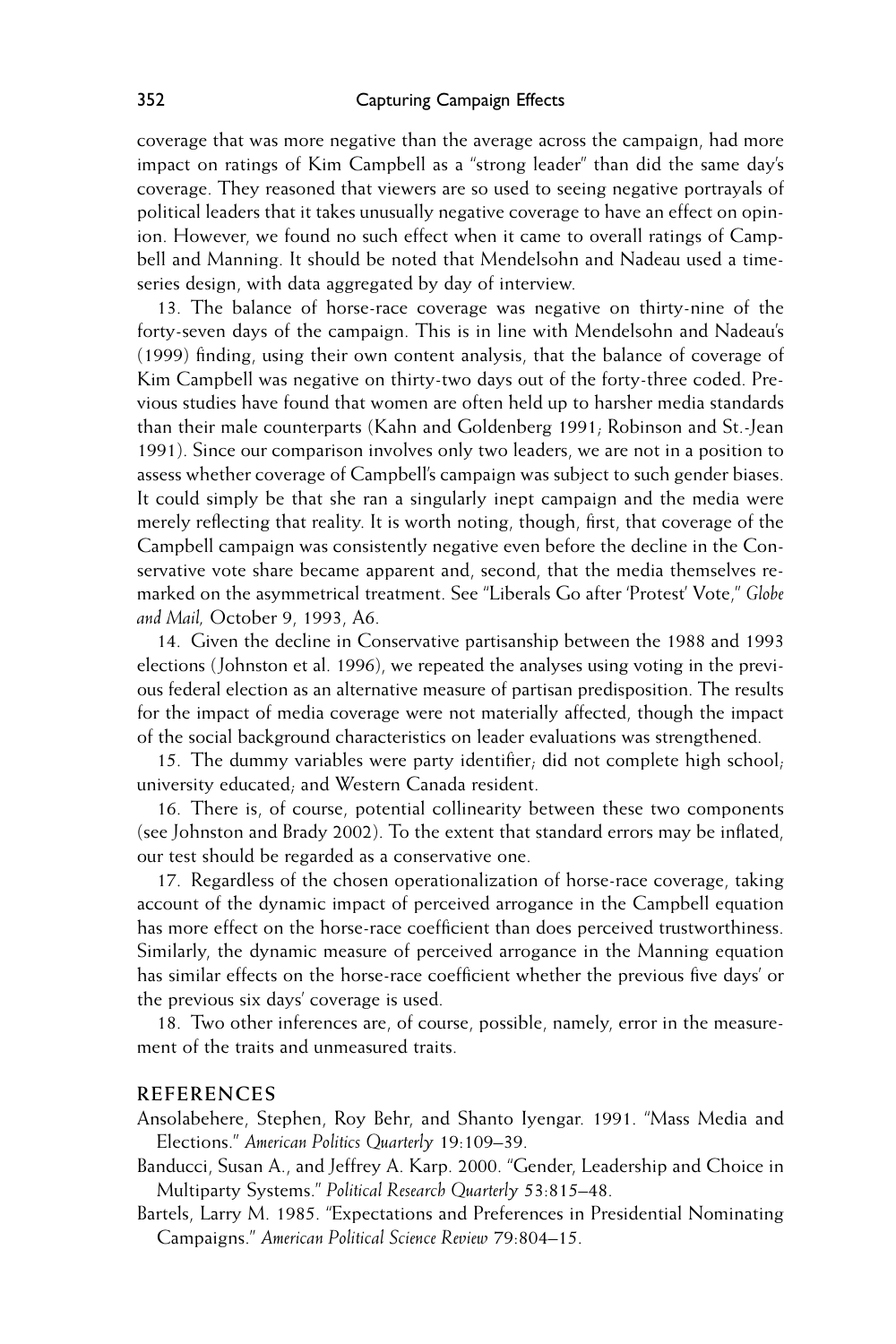- ———. 1988. *Presidential Primaries and the Dynamics of Public Choice*. Princeton: Princeton University Press.
- Brady, Henry E. 1984. "Chances, Utilities, and Voting in Presidential Primaries." Paper presented at the annual meeting of the Public Choice Society, San Francisco.
- Brady, Henry E., and Richard Johnston. 1987. "What's the Primary Message: Horse Race or Issue Journalism?" In *Media and Momentum,* ed. Gary R. Orren and Nelson W. Polsby. Chatham, NJ: Chatham House.
- Cook, Elizabeth Adell. 1994. "Voter Responses to Women Candidates." In *The Year of the Woman: Myths and Realities,* ed. Elizabeth Adell Cook, Sue Thomas, and Clyde Wilcox. Boulder: Westview.
- Dobrzynska, Agnieszka, André Blais, and Richard Nadeau. 2003. "Do the Media Have a Direct Impact on the Vote? The Case of the 1997 Canadian Election." *International Journal of Public Opinion Research* 15:27–43.
- Dolan, Kathleen. 1998. "Voting for Women in the 'Year of the Woman.'" *American Journal of Political Science* 42:272–93.

———. 2004. "The Impact of Candidate Sex on Evaluations of Candidates for the U.S. House of Representatives." *Social Science Quarterly* 85:206–17.

- Erickson, Lynda. 2003. "In the Eyes of the Beholders: Gender and Leader Popularity in a Canadian Context." In *Women and Electoral Politics in Canada,* ed. Manon Tremblay and Linda Trimble, 160–76. Don Mills: Oxford University Press.
- Fan, David P. 1988. *Predictions of Public Opinion from the Mass Media: Computer Content Analysis and Mathematical Modeling.* New York: Greenwood.
- Frizzell, Alan, and Anthony Westell. 1989. "The Media and the Campaign." In *The Canadian General Election of 1988,* ed. Alan Frizzell, Jon H. Pammett, and Anthony Westell, 75–90. Ottawa: Carleton University Press.
- Gidengil, Elisabeth, and Joanna Everitt. 1999. "Metaphors and Misrepresentation: Gendered Mediation in News Coverage of the 1993 Canadian Leaders' Debates." *Press/Politics* 4:48–65.

———. 2000. "Filtering the Female: Television News Coverage of the 1993 Canadian Leaders' Debates." *Women and Politics* 21:105–31.

———. 2003a. "Conventional Coverage/Unconventional Politicians: Gender and Media Coverage of Canadian Leaders' Debates, 1993, 1997, 2000." *Canadian Journal of Political Science* 36:559–77.

———. 2003b. "Talking Tough: Gender and Reported Speech in Campaign News Coverage." *Political Communication* 20:209–32.

- Golebiowska, Ewa. 2001. "Group Stereotypes and Political Evaluation." *American Politics Research* 29:535–65.
- Greene, Steven. 1999. "Understanding Party Identification: A Social Identity Approach." *Political Psychology* 20:393–403.
- ———. 2002. "The Social-Psychological Measurement of Partisanship." *Political Behavior* 24:171–97.
- $-$ . 2004. "Social Identity Theory and Party Identification." Social Science Quar*terly* 85:136–53.
- Huddy, Leonie, and Nayda Terkildsen. 1993a. "Gender Stereotypes and the Perceptions of Male and Female Candidates." *American Journal of Political Science* 37: 119–47.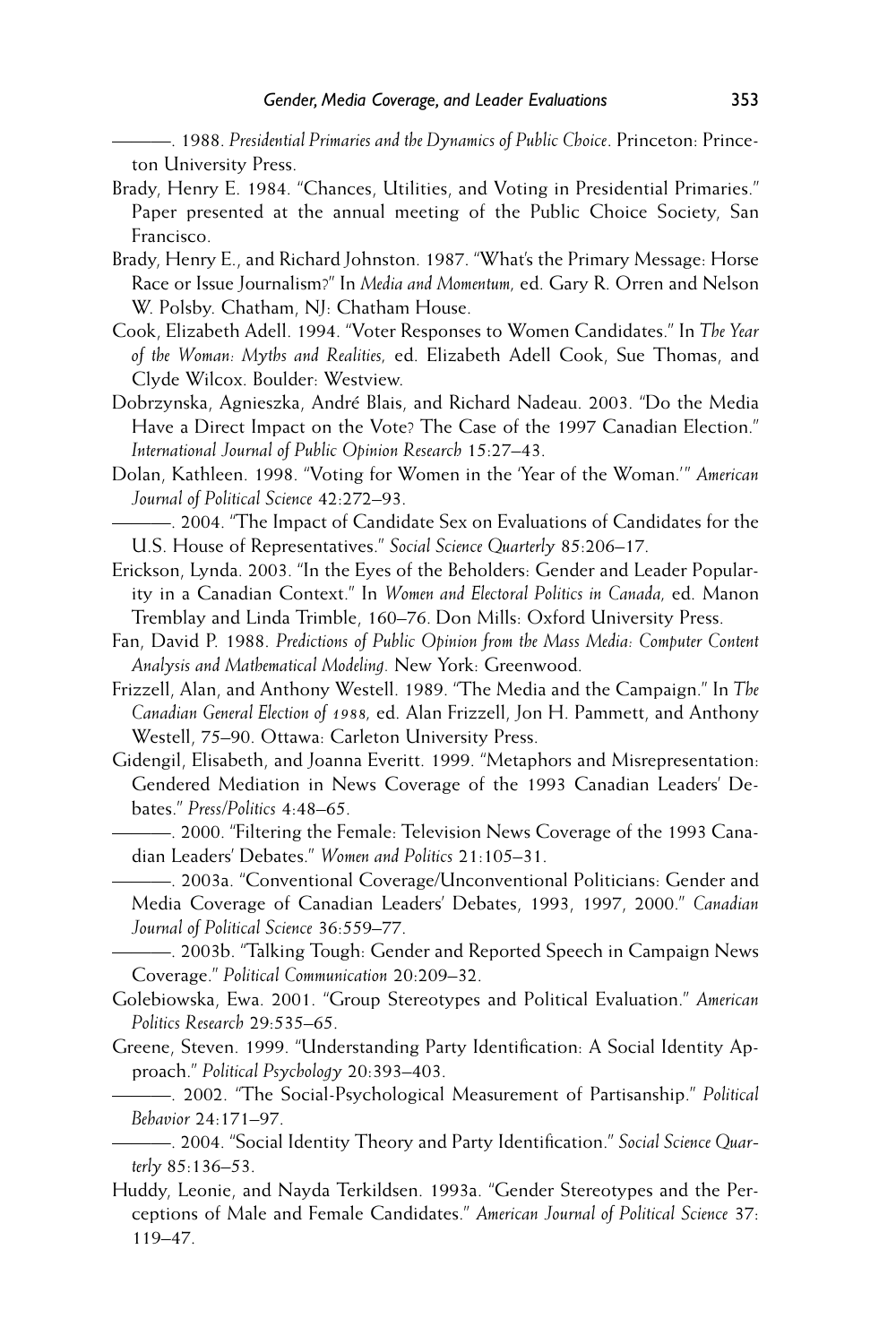———. 1993b. "The Consequences of Gender Stereotypes for Women Candidates at Different Levels and Types of Office." Political Research Quarterly 46: 503–25.

- Johnston, Richard. 2002. "Prime Ministerial Contenders in Canada." In *Leaders' Personalities and the Outcomes of Democratic Elections,* ed. Anthony King. Oxford: Oxford University Press.
- Johnston, Richard, André Blais, Henry E. Brady, and Jean Crête. 1992. *Letting the People Decide: Dynamics of a Canadian Election.* Montreal: McGill-Queen's University Press.
- Johnston, Richard, André Blais, Henry E. Brady, Elisabeth Gidengil, and Neil Nevitte. 1996. "The 1993 Canadian Election: Realignment, Dealignment, or Something Else?" Paper presented at the annual meeting of the American Political Science Association, San Francisco.
- Johnston, Richard, and Henry E. Brady. 2002. "The Rolling Cross-Section Design." *Electoral Studies* 21:283–95.
- Joslyn, Richard. 1984. *Mass Media and Elections*. Reading, MA: Addison-Wesley.
- Joslyn, Richard, and Steve Ceccoli. 1996. "Attentiveness to Television News and Opinion Change in the Fall 1992 Presidential Campaign." *Political Behavior* 18: 141–70.
- Kahn, Kim Fridkin. 1992. "Does Being Male Help? An Investigation of the Effects of Candidate Gender and Campaign Coverage on Evaluations of U.S. Senate Candidates." *Journal of Politics* 54:497–517.
- Kahn, Kim Fridkin, and Edie N. Goldenberg. 1991. "Women Candidates in the News: An Examination of Gender Differences in U.S. Senate Campaign Coverage." *Public Opinion Quarterly* 55:180–99.

———. 1997. "The Media: Obstacle or Ally of Feminists?" In *Do the Media Govern? Politicians, Voters, and Reporters in America,* ed. Shanto Iyengar and Richard Reeves. Thousand Oaks, CA: Sage.

- King, David C., and Richard E. Matland. 2003. "Sex and the Grand Ole Party: An Experimental Investigation of the Effect of Candidate Sex on Support for a Republican Candidate." *American Politics Research* 31:595–612.
- Leeper, Mark Stephen. 1991. "The Impact of Prejudice on Female Candidates: An Experimental Look at Voter Inference." *American Politics Quarterly* 19:248–61.
- Lewis, Kathryn E., and Margaret Bierly. 1990. "Toward a Profile of the Female Voter: Sex Differences in Perceived Physical Attractiveness and Competence of Political Candidates." *Sex Roles* 22:1–12.
- McDermott, Monika L. 1997. "Voting Cues in Low-Information Elections: Candidate Gender as a Social Information Variable in Contemporary United States Elections." *American Journal of Political Science* 41:270–83.
- ———. 1998. "Race and Gender Cues in Low-Information Elections." *Political Research Quarterly* 51:895–918.
- Mendelsohn, Matthew. 1993. "Television's Frames in the 1988 Canadian Election." *Canadian Journal of Communication* 18:149–71.

———. 1996. "Television News Frames in the 1993 Canadian Election." In *Seeing Ourselves: Media Power and Policy in Canada,* ed. Helen Holmes and Davis Taras, 8–22. 2d ed. Toronto: Harcourt Brace.